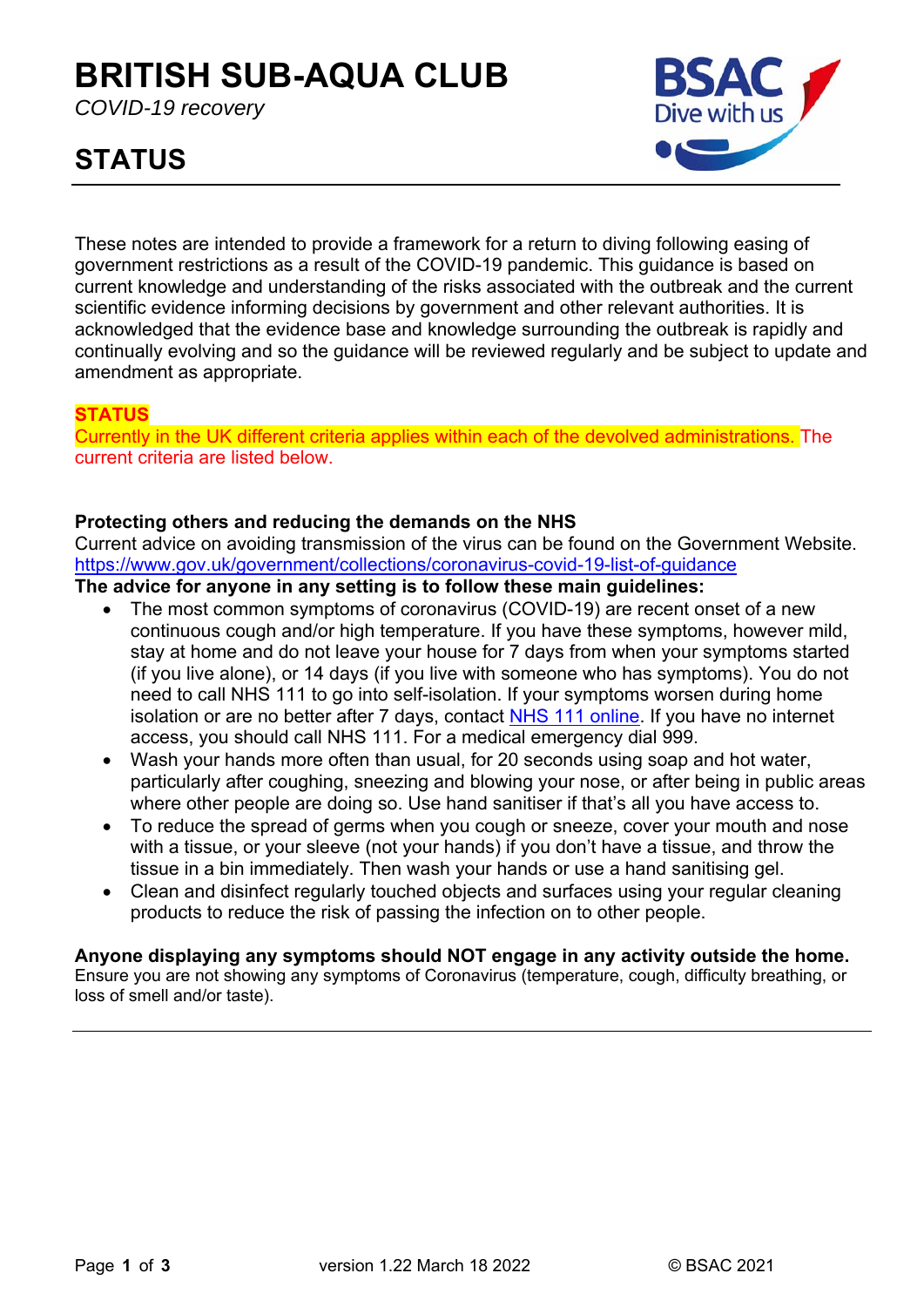Government guidance for England can be found at

https://www.gov.uk/coronavirus and includes links to any similar local restrictions for Northern Ireland, Scotland and Wales.

#### **ENGLAND**

From Friday 18 March 2022 England removed the requirement to take a Covid-19 test before travelling abroad. Most other legal restrictions have been lifted.

However, Covid-19 cases continue and everyone is advised to follow appropriate precautions to safeguard themselves and others.

#### **NORTHERN IRELAND**

From Friday 18 March 2022 Northern Ireland removed the requirement to take a Covid-19 test before travelling abroad.

Legal restrictions requiring the wearing of facemasks and limits on numbers of people gathering were lifted on 15 February 2022.

#### **Importance of continued responsible behaviour**

The NI Executive currently view sports clubs and organisations as a responsible sector. Please continue to maintain this responsible behaviour to ensure the positive view of the NI Executive is not reduced.

#### **SCOTLAND**

From Friday 18 March 2022 Scotland removed the requirement to take a Covid-19 test before travelling abroad.

From Monday 21 March Most legal coronavirus (COVID-19) restrictions, including on wearing face coverings, will end. For more information on plans to ease restrictions and manage and recover from the pandemic, read 'Coronavirus (COVID-19): staying safe and protecting others' on gov.scot

#### **WALES**

From Friday 18 March 2022 Wales removed the requirement to take a Covid-19 test before travelling abroad.

Face coverings remain a legal requirement in shops, health and care setting and on public transport.

If the current public health situation remains stable, all remaining restrictions will be removed on 28 March 2022.

#### **Isle of Man**

The Isle of Man government site https://covid19.gov.jm/general-information/latest-updates/

#### **Channel Isles**

#### **Guernsey**

Guernsey relaxed most of their restrictions in line with the rest of the UK.